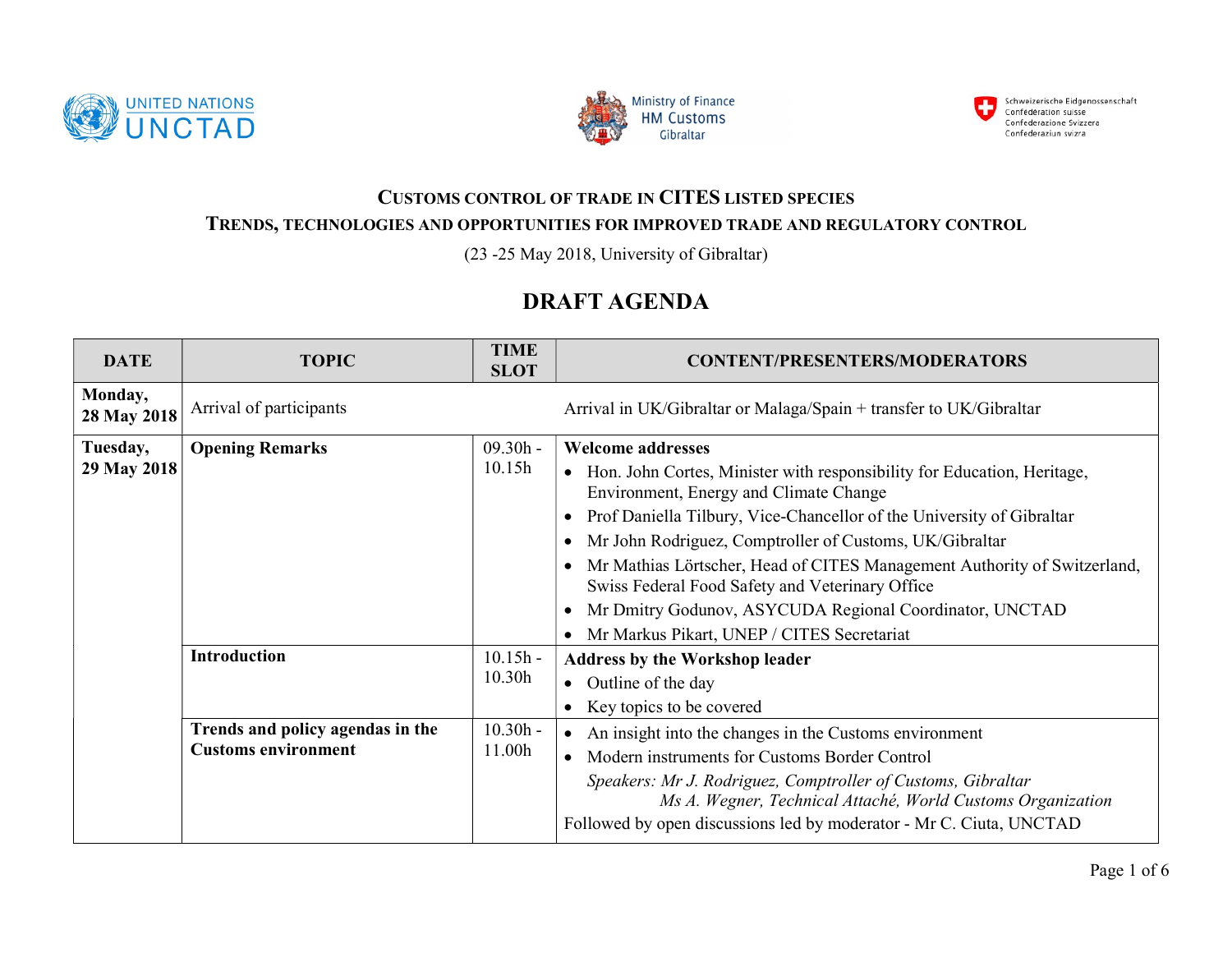| <b>Coffee Break</b>                                                                             | $11.00h -$<br>11.30h |                                                                                                                                                                                                                                                                                                                                                                                                                                                                                                                                                                                                  |
|-------------------------------------------------------------------------------------------------|----------------------|--------------------------------------------------------------------------------------------------------------------------------------------------------------------------------------------------------------------------------------------------------------------------------------------------------------------------------------------------------------------------------------------------------------------------------------------------------------------------------------------------------------------------------------------------------------------------------------------------|
| eCITES: Supporting management<br>authorities in the automation of<br>their CITES permit process | $11.30h -$<br>12.30h | Taking stock of existing CITES standard and tools for electronic permit<br>$\bullet$<br>processing<br>Latest work of the CITES Working Group on electronic systems<br>$\bullet$<br>Expectations of Management Authorities on eCITES implementation<br>Electronic Permit Information Exchange: Concepts and state of pilots<br>Looking ahead: Upcoming technologies and trends<br>Speakers: Mr M. Pikart, CITES Secretariat<br>Mr M. Loertscher, Chair of the CITES Working Group on Electronic<br><b>Systems</b><br>Followed by open discussion led by moderator - Mr M. Loertscher, Switzerland |
| <b>Coordinated border controls -</b><br>International recommendations and<br>best practice      | $12.30h -$<br>13.00h | What are the trends in Customs and security globally and regionally?<br>$\bullet$<br>International recommendations and best practice<br>$\bullet$<br>Speakers: Mr J. Rodriguez, HM Customs Department Gibraltar<br>Mr C. Ciuta, UNCTAD<br>Followed by open discussion led by moderator - Mr. J. Rodriguez, UK/Gibraltar                                                                                                                                                                                                                                                                          |
| <b>Lunch Break</b>                                                                              | $13.00h -$<br>14.30h |                                                                                                                                                                                                                                                                                                                                                                                                                                                                                                                                                                                                  |
| <b>CITES-related Customs clearance</b><br>procedures in practice                                | $14.30h -$<br>15.00h | • CITES-related Customs clearance procedures<br>• E-Commerce and Customs control of trade in CITES listed species<br>Speakers: Mr J. Rodriguez, HM Customs Department Gibraltar<br>Mr David Ledger, CEO Royal Gibraltar Post Office<br>Followed by open discussion led by moderator - Mr. C. Ciuta, UNCTAD<br>Study visit to one Customs office.                                                                                                                                                                                                                                                 |
| <b>End of Session</b>                                                                           | 17.00h               |                                                                                                                                                                                                                                                                                                                                                                                                                                                                                                                                                                                                  |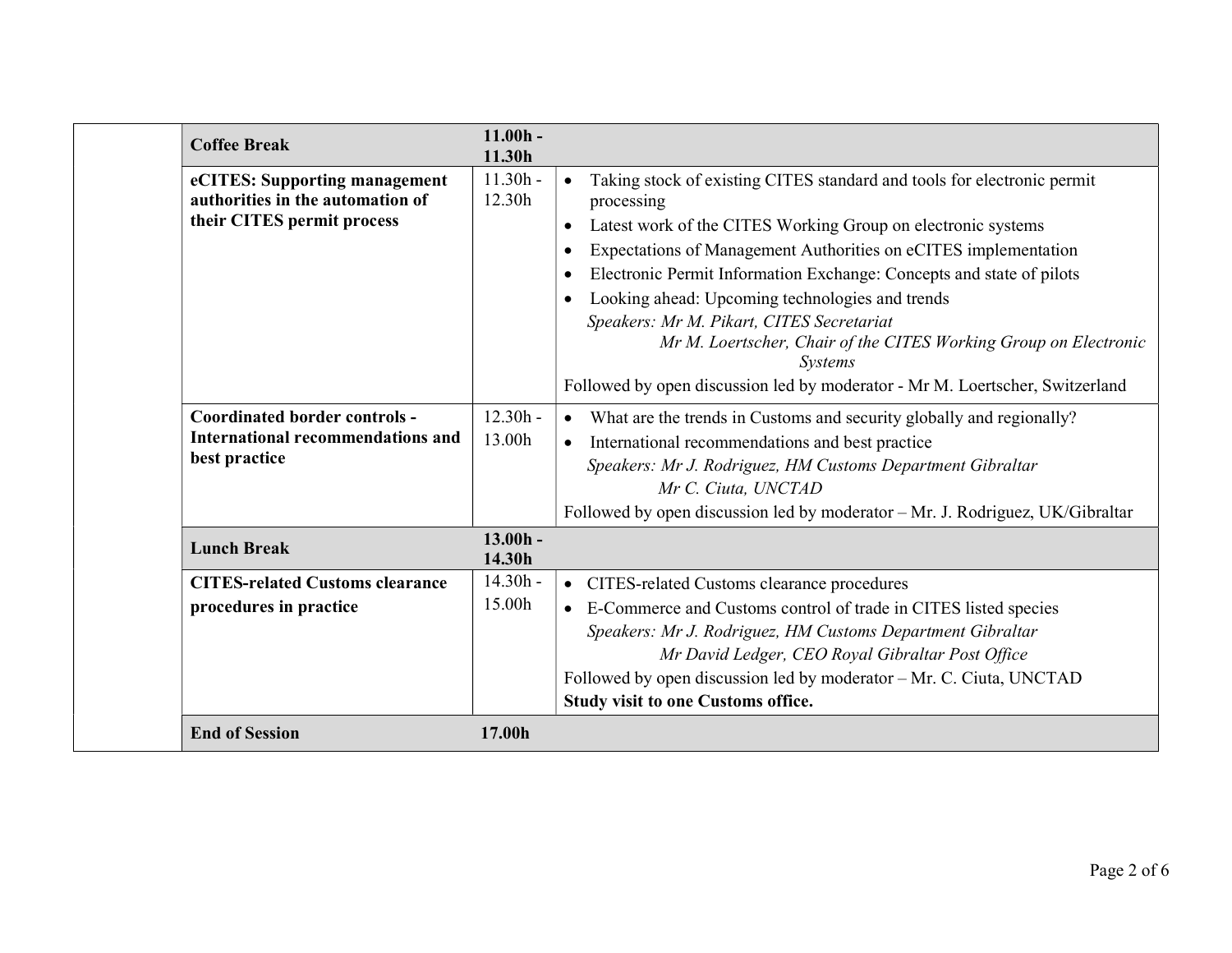| Wednesday,<br>30 May 2018 | Overview of the previous day<br><b>CITES-related Customs clearance</b><br>procedures in practice (cont.)<br><b>WTO Trade Facilitation Agreement</b><br>and the concept of Risk-Management | $09.30h -$<br>09.45h<br>$09.30h -$<br>09.45h<br>$09.45h -$<br>10.15h | Address by the Workshop leader<br>• Outline to the day<br>• Key topics to be covered<br>EUROPOL supporting Customs in fighting CITES violations<br>Speaker: Mr. Igor Jakupic, EUROPOL<br>Introduction into Trade Facilitation and the WTO Trade Facilitation Agreement<br>(TFA)<br>Speaker: Mr M. Pikart, CITES Secretariat                                                                                                                                                                                |
|---------------------------|-------------------------------------------------------------------------------------------------------------------------------------------------------------------------------------------|----------------------------------------------------------------------|------------------------------------------------------------------------------------------------------------------------------------------------------------------------------------------------------------------------------------------------------------------------------------------------------------------------------------------------------------------------------------------------------------------------------------------------------------------------------------------------------------|
|                           | <b>Customs control and Risk</b><br>Management: a practitioner's<br>perspective                                                                                                            | $10.15h -$<br>11.00h                                                 | • Known obstacles for CITES integration into Customs control (HS<br>nomenclature vs. CITES nomenclature, Definition and integration of CITES<br>related non-tariff measures etc.)<br>Selectivity, risk assessment and risk management as basis for efficient controls<br>$\bullet$<br>Implementation of Risk Management in Customs controls<br>Risk management and targeted inspections<br>Speaker: Mr C. Ciuta, UNCTAD<br>Followed by open discussion led by moderator - Mr. J. Rodriguez, UK / Gibraltar |
|                           | <b>Coffee Break</b>                                                                                                                                                                       | $11.00h -$<br>11.30h                                                 |                                                                                                                                                                                                                                                                                                                                                                                                                                                                                                            |
|                           | <b>Customs control and Risk</b><br>Management: a practitioner's<br>perspective (cont.)                                                                                                    | $11.30h -$<br>12.00h                                                 | Customs control and Risk Management: implementation in an electronic system<br>• How is Risk Management implemented in aCITES and in automated Customs<br>data management systems<br>• How do electronic CITES and Customs systems exchange electronic<br>information<br>Speaker: Mr. C. Ciuta, UNCTAD                                                                                                                                                                                                     |
|                           | Group discussion on experiences and<br>opportunities of Risk-Management<br>for trade in CITES listed species                                                                              | $12.00h -$<br>12.30h                                                 | Risk Management for CITES controls: Can we use it, do we use it, can we afford<br>not to use it?<br>Moderator: M. Loertscher, Switzerland                                                                                                                                                                                                                                                                                                                                                                  |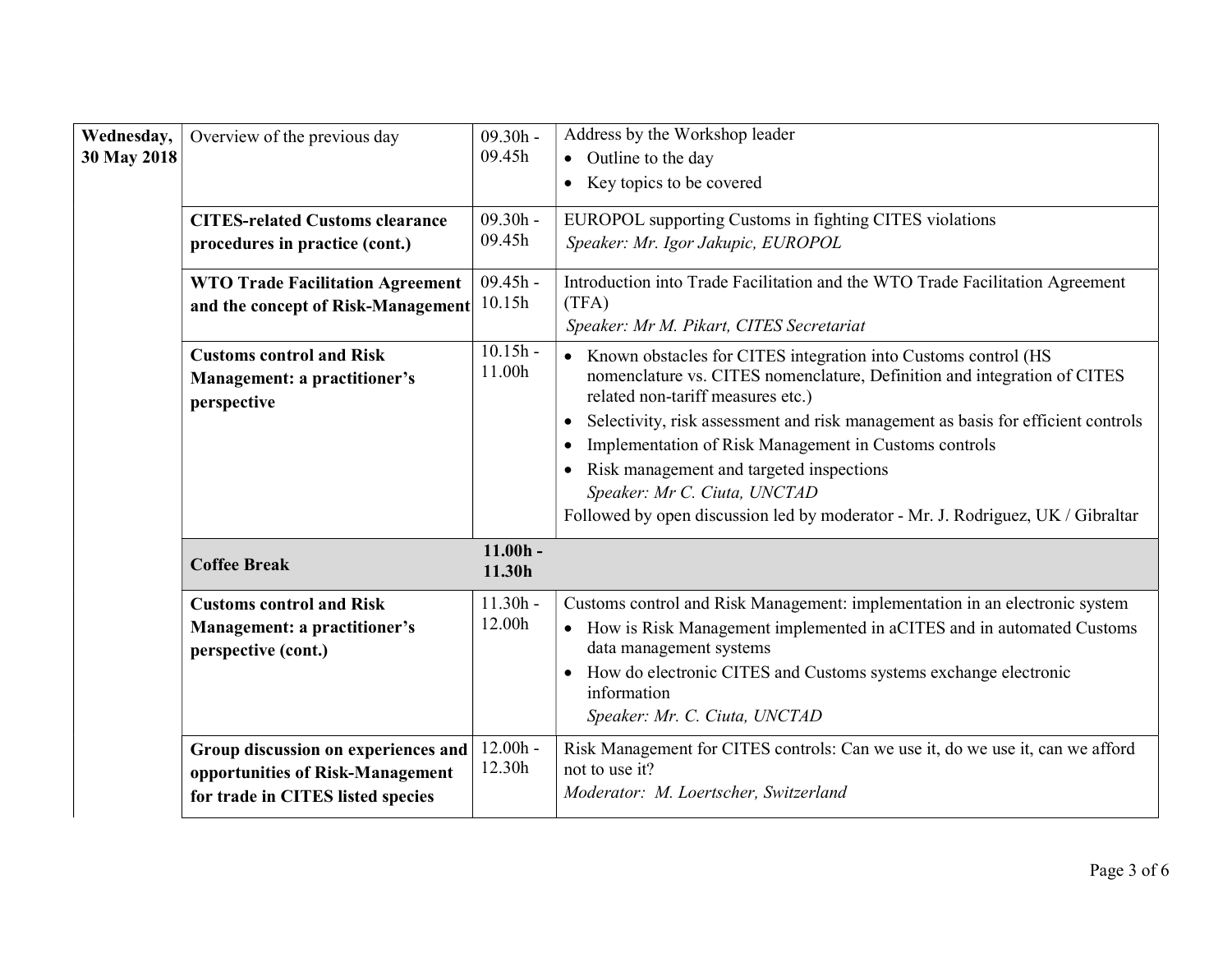| <b>Experience with the automation of</b><br><b>CITES</b> permit processes                                                   | $12.30h -$<br>13.00h | • Ms Liz Ferguson, CITES Management Authority of Australia                                                                                                                                                                                                                                                                                                                                                                                                                                                                                                                                                                                                                                                                                                                                                |
|-----------------------------------------------------------------------------------------------------------------------------|----------------------|-----------------------------------------------------------------------------------------------------------------------------------------------------------------------------------------------------------------------------------------------------------------------------------------------------------------------------------------------------------------------------------------------------------------------------------------------------------------------------------------------------------------------------------------------------------------------------------------------------------------------------------------------------------------------------------------------------------------------------------------------------------------------------------------------------------|
| <b>Lunch Break</b>                                                                                                          | $13.00h -$<br>14.30h |                                                                                                                                                                                                                                                                                                                                                                                                                                                                                                                                                                                                                                                                                                                                                                                                           |
| <b>Selected Trade Facilitation</b><br>instruments of the WTO TFA                                                            | $14.30h -$<br>15.00h | Introduction into Trade Facilitation instruments that are relevant for CITES<br>Authorities: Border Agency Collaboration, Post Clearance Audit, Authorized<br>Operators<br>Speaker: Mr M. Pikart, CITES Secretariat                                                                                                                                                                                                                                                                                                                                                                                                                                                                                                                                                                                       |
| <b>Implementation of WTO Trade</b><br><b>Facilitation Instruments by</b><br><b>Customs: a practitioner's</b><br>perspective | $15.00h -$<br>15.30h | • Practical implementation of Trade Facilitation instruments in the border<br>clearance process<br>Role of the private sector, benefits for the AEOs (Authorised Economic<br>$\bullet$<br>Operators)<br>Speaker: Mr C. Ciuta, UNCTAD                                                                                                                                                                                                                                                                                                                                                                                                                                                                                                                                                                      |
| <b>Single Window and CITES</b>                                                                                              | $15.30h -$<br>16.30h | eCITES and Single Window<br>Introduction into the Single Window concept<br>What can Single Windows do for CITES?<br>$\bullet$<br>Speaker: Mr M. Pikart, CITES Secretariat<br><b>ASEAN (Association of Southeast Asian Nations) and PAA Pan Asian e-</b><br><b>Commerce Alliance) experience</b><br>Experiences with Single Window and cross border exchange of permits,<br>licenses and certificates in the Asia Pacific Region<br>Speaker: Ms Eva Chan, Dagang Net Technologies (Malaysia)<br>Single Window, Union Custom Code and the exchange of licenses, permits<br>and certificates<br>Preparation and implementation for electronic exchange of permits, licenses<br>$\bullet$<br>and certificates in the EU (European Union)<br>Speaker: Ms Milagros Calvo Vergez, European Commission / DG TAXUD |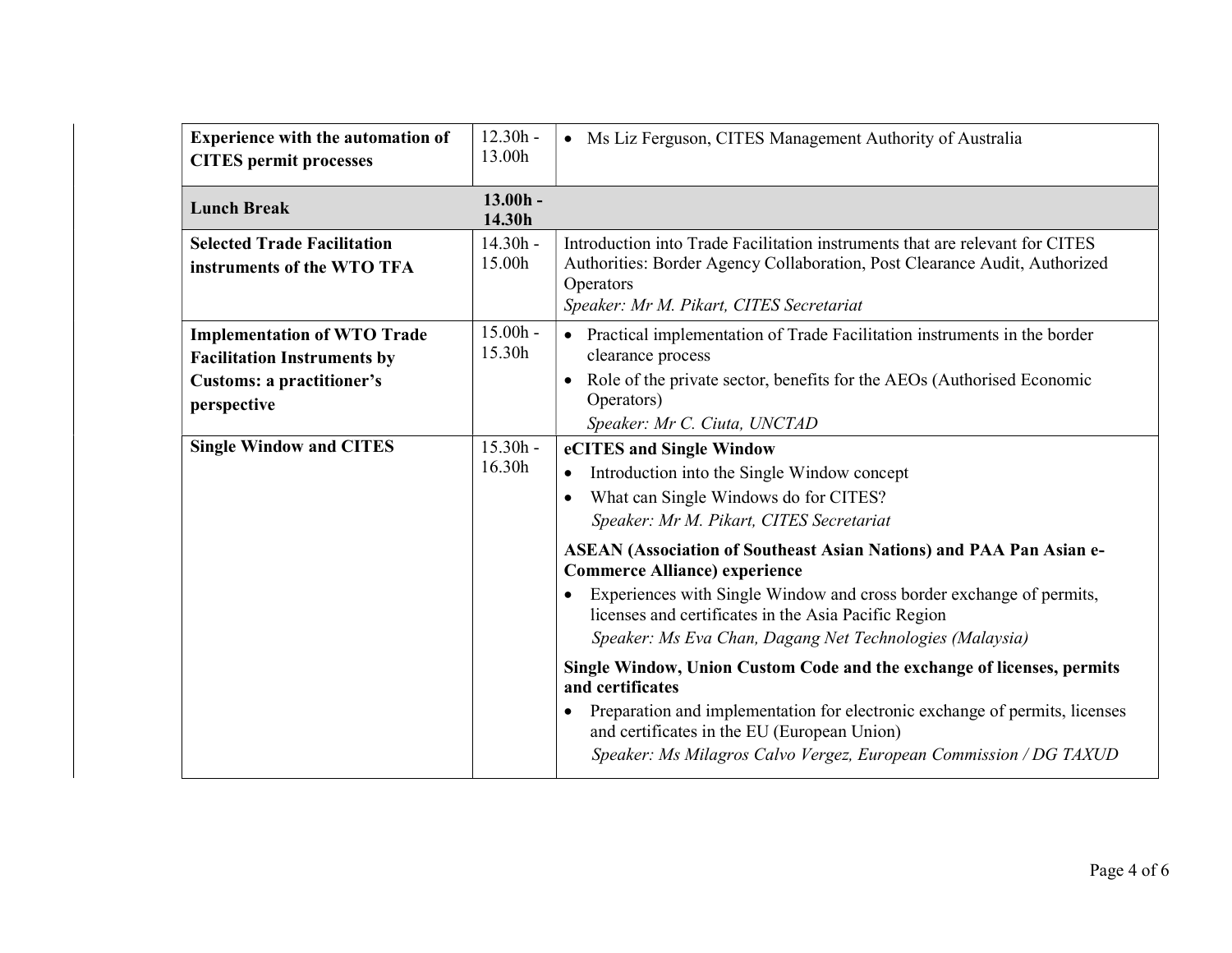| Electronic permit exchanges and<br>Single Window integration in a<br>software solution | $16.30h -$<br>17.00h | Electronic Data Exchange and integrated workflows with aCITES<br>Speaker: Mr C. Ciuta, UNCTAD<br>EPIX Pilot project France - Switzerland<br>Speaker: Mr M. Loertscher, Chair of the CITES Working Group on Electronic<br>Systems Followed by open discussions - CITES and Facilitation Concepts (all) |
|----------------------------------------------------------------------------------------|----------------------|-------------------------------------------------------------------------------------------------------------------------------------------------------------------------------------------------------------------------------------------------------------------------------------------------------|
| <b>End of Session</b>                                                                  | 17.00h               |                                                                                                                                                                                                                                                                                                       |

| Thursday,<br>31 May 2018 | Overview of the previous day<br>Perspectives for eCITES approach<br>in the Caribbean | $09.30h -$<br>09.45h<br>$09.45h -$<br>10.15h | Address by the Workshop leader<br>• Outline to the day<br>Key topics to be covered<br>A regional eCITES approach in the Caribbean<br>Speaker: Dr M. Isaacs, Ministry of Agriculture and Marine Resources, Bahamas                                                                                                                  |
|--------------------------|--------------------------------------------------------------------------------------|----------------------------------------------|------------------------------------------------------------------------------------------------------------------------------------------------------------------------------------------------------------------------------------------------------------------------------------------------------------------------------------|
|                          | <b>CITES Questionnaire on Electronic</b><br><b>Systems</b>                           | $10.15h -$<br>10.30h                         | Questionnaire on Electronic CITES systems<br>Needs and expectations of CITES Management Authorities on automation of<br>$\bullet$<br>CITES processes<br>Speaker: Mr M. Pikart, CITES Secretariat                                                                                                                                   |
|                          | <b>ACITES – A solution for electronic</b><br><b>CITES Permit Management</b>          | $10.30h -$<br>11.30h                         | <b>Guest Speakers and Presentations</b><br>Implementation solutions<br>Implementation of business processes and workflows in aCITES<br>Configuration to national requirements<br>Complementary solutions (tbc)<br>Speakers: Mr C. Ciuta, UNCTAD<br>Followed by open discussions led by moderator – Mr M. Pikart, CITES Secretariat |
|                          | <b>Coffee Break</b>                                                                  | $11.30h -$<br>12.00h                         |                                                                                                                                                                                                                                                                                                                                    |